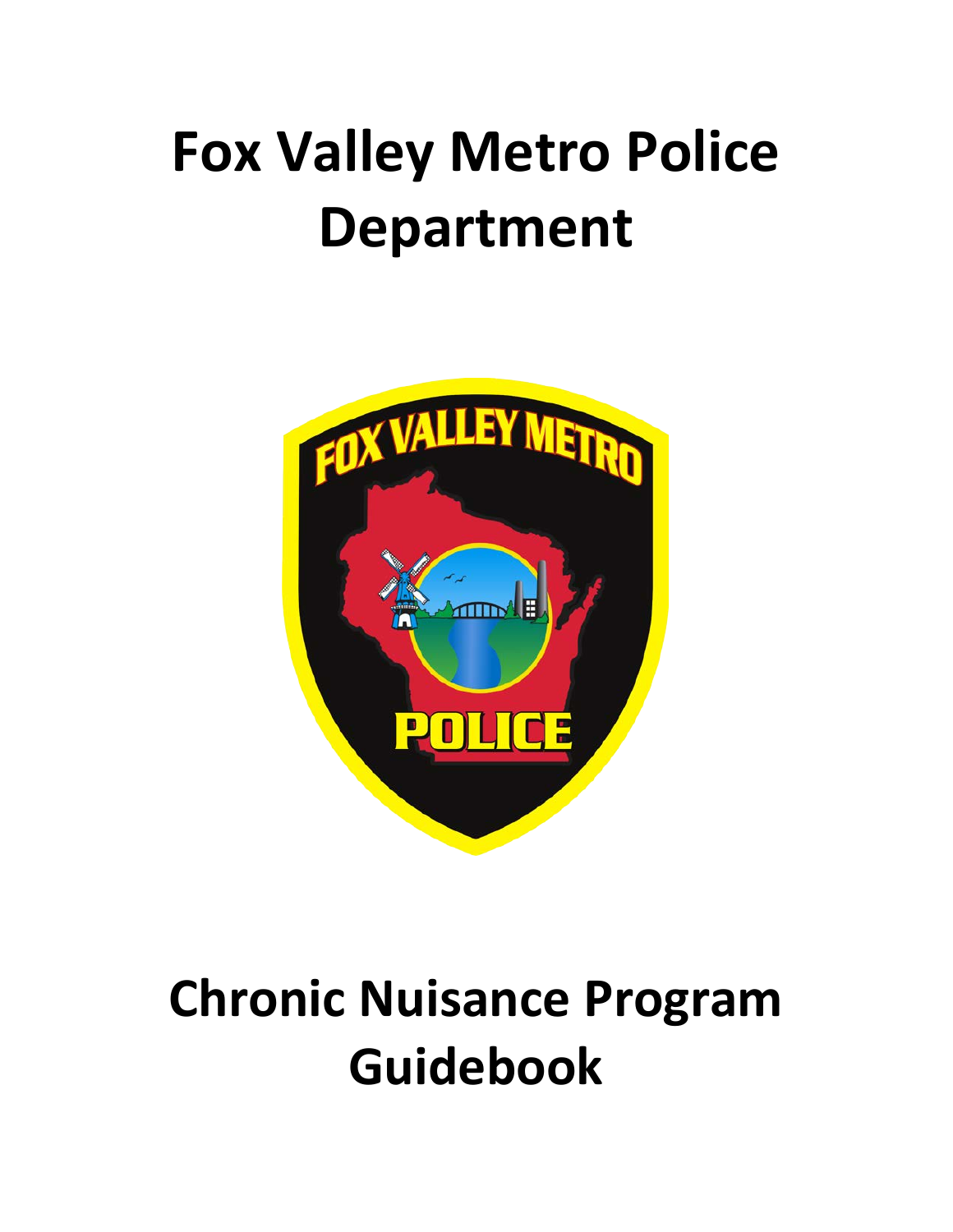## **CONTENTS**

**Introduction**

**Crime Prevention Through Environmental Design**

**Screening Guidelines**

**Crime Free Lease Addendum**

**Chronic Nuisance Ordinance overview**

**Chronic Nuisance FAQ**

**Wisconsin's Public Nuisance law information**

**Wisconsin Landlord-Tenant laws**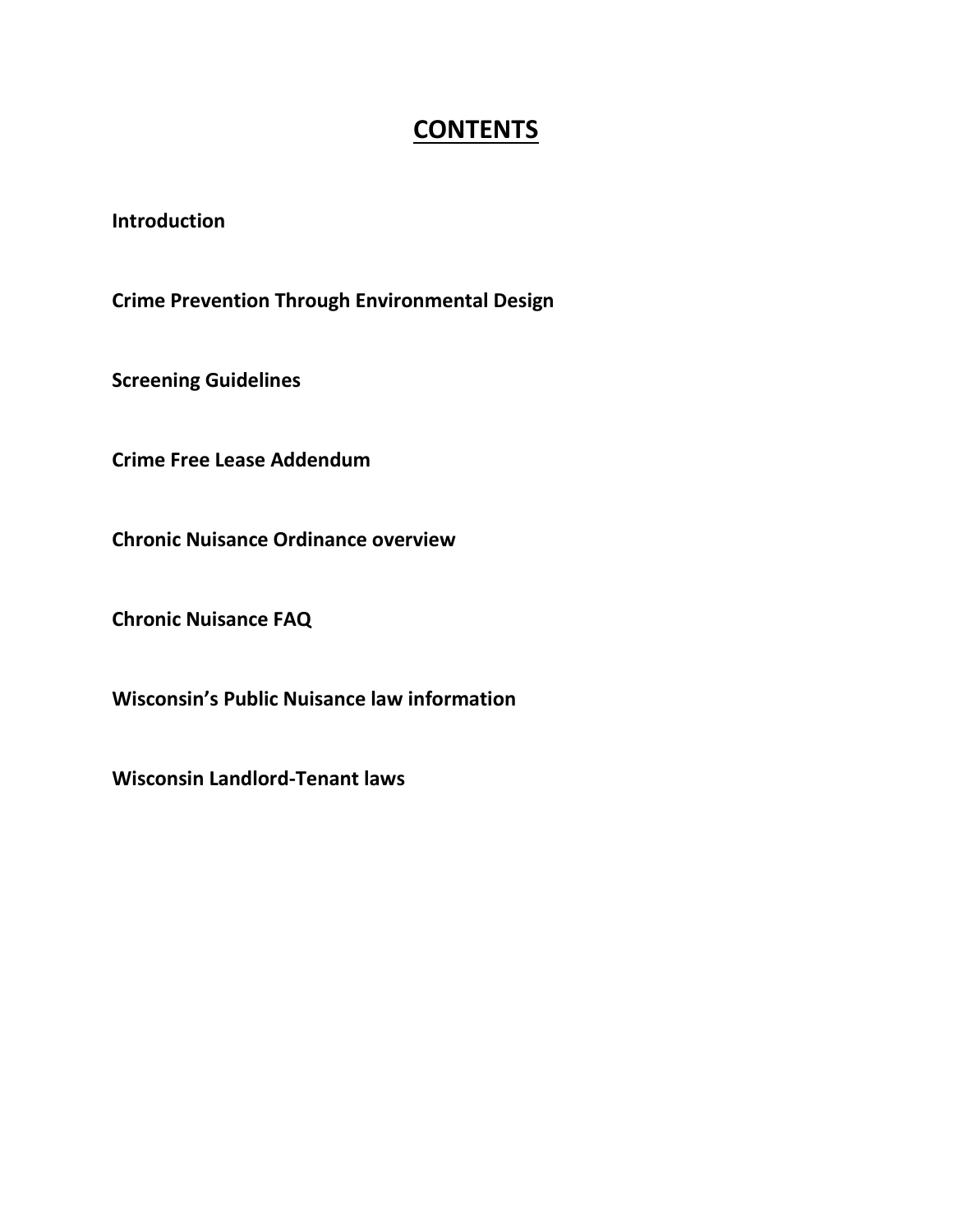# **Introduction**

The main purpose of a police department is to enforce the laws and protect the citizens of the community which it serves. Often times, the police are called upon to 'solve problems' that affect the community as a whole or just a specific neighborhood. Many times these problems are not criminal in nature and may be viewed by some as minor when compared to other crimes; however these problems affect the quality of life for all of us.

Here in the Fox Cities and the Villages of Little Chute, Combined Locks and Kimberly our quality of life has been an important part and reason that many of us choose to live and raise families in this area. Studies have shown that when these quality of life problems go unaddressed, they tend to lead to much bigger problems such as drug dealing, thefts, burglaries, and crimes of violence.

Here in the Villages of Little Chute, Combined Locks and Kimberly we have been working to encourage neighbors to take on more of their responsibility for preventing crime on their property and in their neighborhoods. We have also made efforts to improve the way we, the police, address problems with nuisance activity in residential neighborhoods. What *you* can do is learn how to keep illegal activity off your property and make a commitment to removing or stopping it the moment it occurs.

This guidebook explains our Chronic Nuisance Abatement Program that we have developed to address these problems. It is not all about enforcement and fines; you will see that the program focuses on education and increased communication. We often look only to the police for solutions and forget that neighbors, landlords and property owners have tremendous power over the basic health of a community. The most effective way to deal with nuisance activity is through a coordinated effort with police, landlords, property owners and neighbors. Although, for those property owners that do not wish to work together and if problems continue on their property, there can be enforcement action taken.

The Fox Valley Metro Police Department is committed to developing cooperative relationships with landlords and property owners. The following information is provided by the Fox Valley Metro Police Department to assist landlords and property owners in screening prospective tenants and keeping illegal activity out of their rental units.

These are **guidelines only** and do not absolve property owners of the responsibility for properly managing their business.

If you need any assistance or have any further questions, please contact the Community Support Officer at (920)788-7505.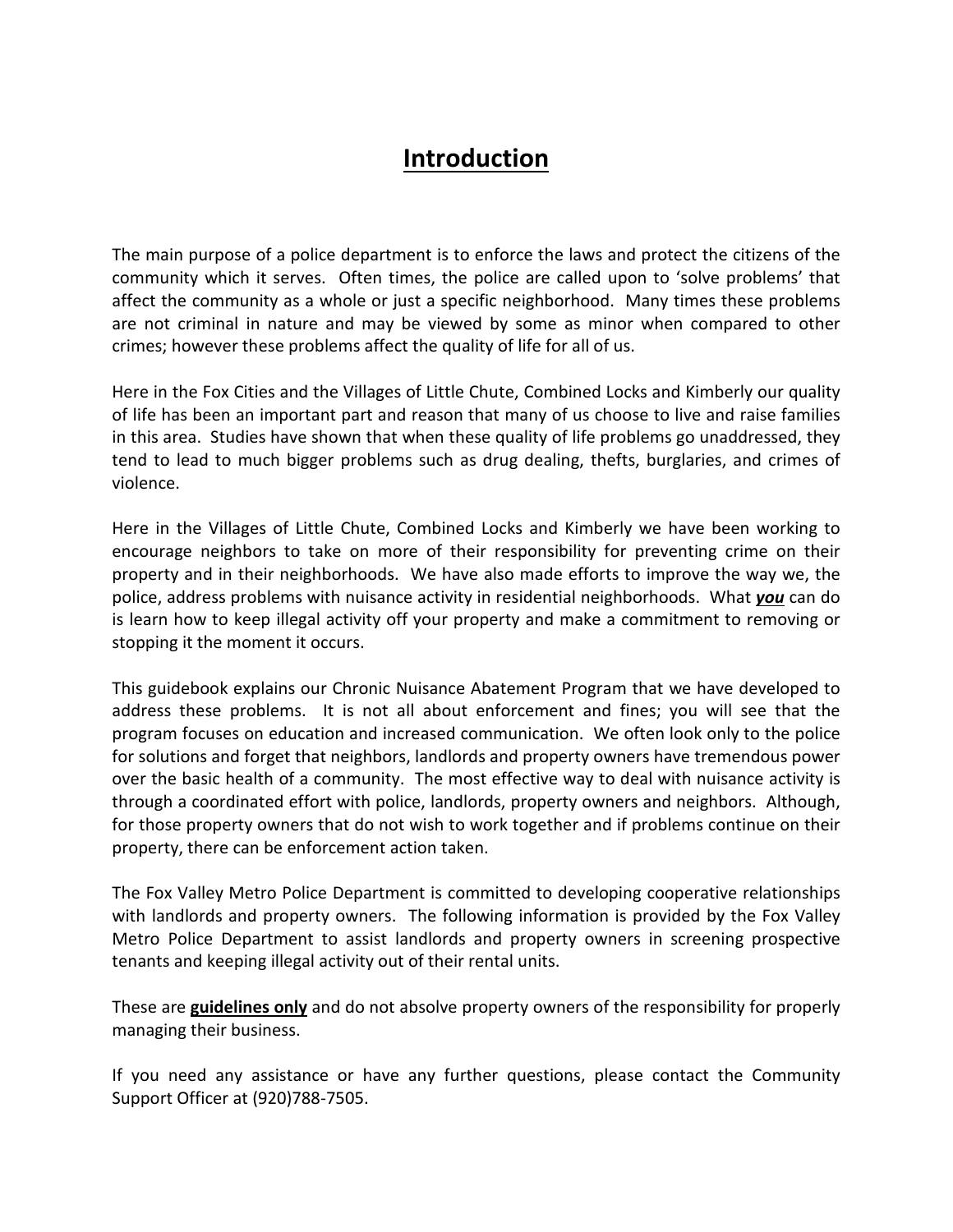## **Crime Prevention Through Environmental Design**

Crime Prevention Through Environmental Design (CPTED) adjusts the environmental design of a property by using lighting, landscaping and overall design. These adjustments then make the property undesirable to opportunistic criminals. CPTED has been used to combat crimes that might occur in residences, businesses, parking lots, and common areas. These crimes include assaults, robberies, burglaries, and thefts. CPTED has been extremely successful in combating the opportunistic criminal.

The four key concepts of CPTED are:

**Natural Surveillance** – "See and be seen" is the overall goal when it comes to CPTED and natural surveillance. A person is less likely to commit a crime if they think someone will see them do it. Lighting and landscape play an important role in Crime Prevention Through Environmental Design.

Examples include:

- *Place lighting in such a way that it allows people to be recognized from 25 feet away. Avoid lighting that glares into the eyes of passersbys or residents as it will make it difficult to see visitors. Try to keep the light a white color to allow visitors to be better seen.*
- *Trim shrubs to no less than 36" high and trees up 7' from the ground. This allows you to maintain the shade of the trees and curb appeal of the shrubbery while still allowing a clear, unobstructed view of your property. It also prevents criminals from hiding on your property.*

**Natural Access Control** – Natural Access Control is more than a high block wall topped with barbed wire. CPTED utilizes the use of walkways, fences, lighting, signage and landscape to clearly guide people and vehicles to and from the proper entrances. The goal with this CPTED principle is not necessarily to keep intruders out, but to direct the flow of people while decreasing the opportunity for crime.

Examples include:

- *Plant grass, flowers, other shrubbery, or install short walls or fences to clearly show the property lines. This demonstrates that you are responsible for your property.*
- *Especially in the front yard, maintaining your landscaping to provide good access and visibility to your neighbors creates the image of a close-knit community*.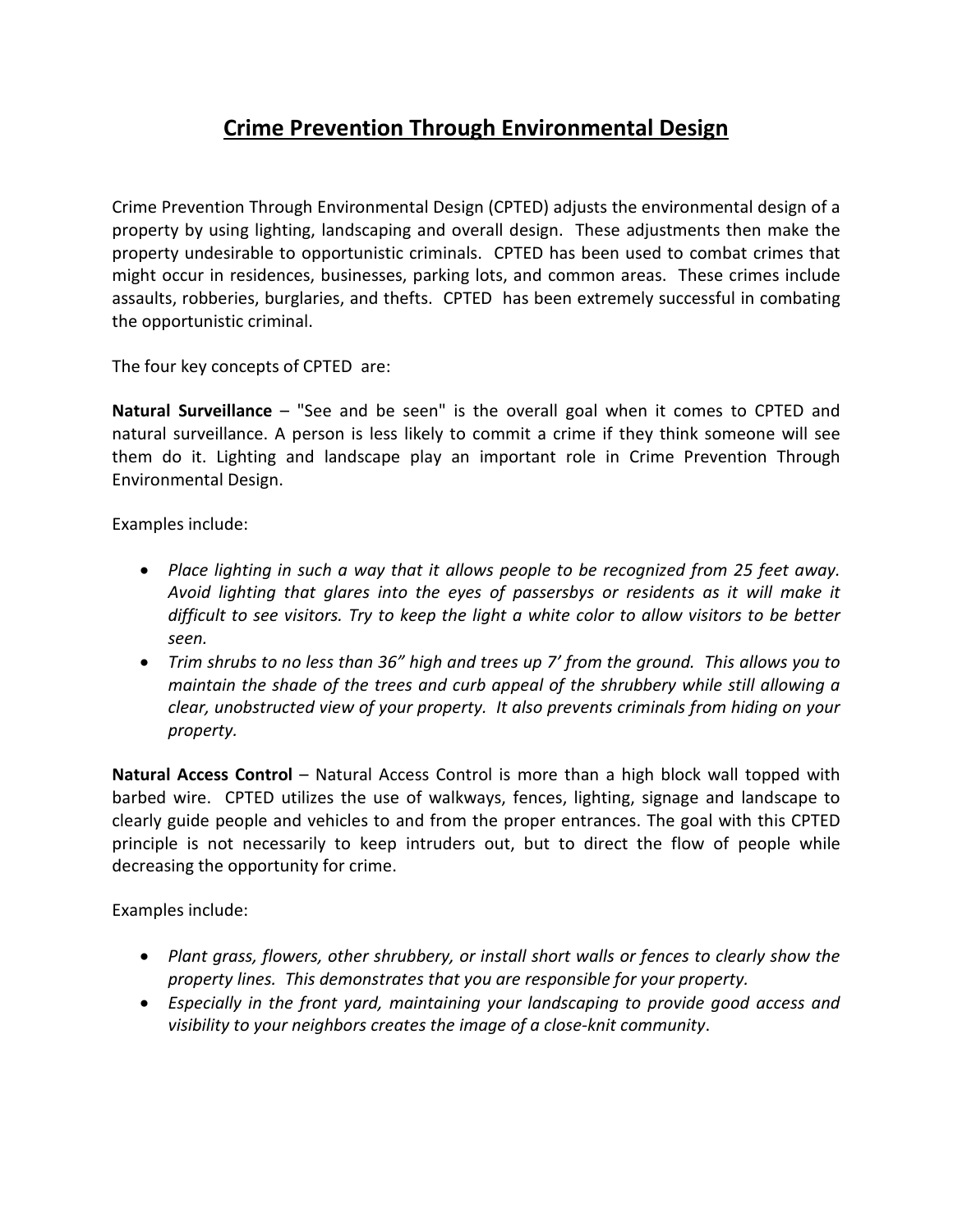**Territorial Reinforcement** – Creating or extending a "sphere of influence" by utilizing physical designs such as pavement treatments, landscaping and signage that enable users of an area to develop a sense of proprietorship over it is the goal of this CPTED principle. Public areas are clearly distinguished from private ones. Potential trespassers perceive this control and are thereby discouraged.

Examples include:

- *Make sure all exterior doors are solid-core and are secured by a deadbolt with at least a 1" throw. Strike plates should also be secured with at least 3" screws. This helps to keep the door from being pried or kicked open.*
- *All windows and sliding doors in your home should have locks to keep them from being pushed open from the outside.*

**Maintenance** – CPTED and the "Broken Window Theory" suggests that one "broken window" or nuisance, if allowed to exist, will lead to others and ultimately to the decline of an entire neighborhood. Neglected and poorly maintained properties are breeding grounds for criminal activity. We will work with you to develop a formal CPTED based maintenance plan to help you preserve your property value and make it a safer place.

Examples include:

- *Keeping your home painted, clean, and repaired sends the message that you are taking responsibility for your property and will call the police in the event of suspicious or criminal activity.*
- *The storage of vehicles on your property for long periods of time creates several problems. It presents a target for potential car thieves or burglars. It creates places for trespassers or criminals to hide. It may also create the image that the vehicles are abandoned and uncared for.*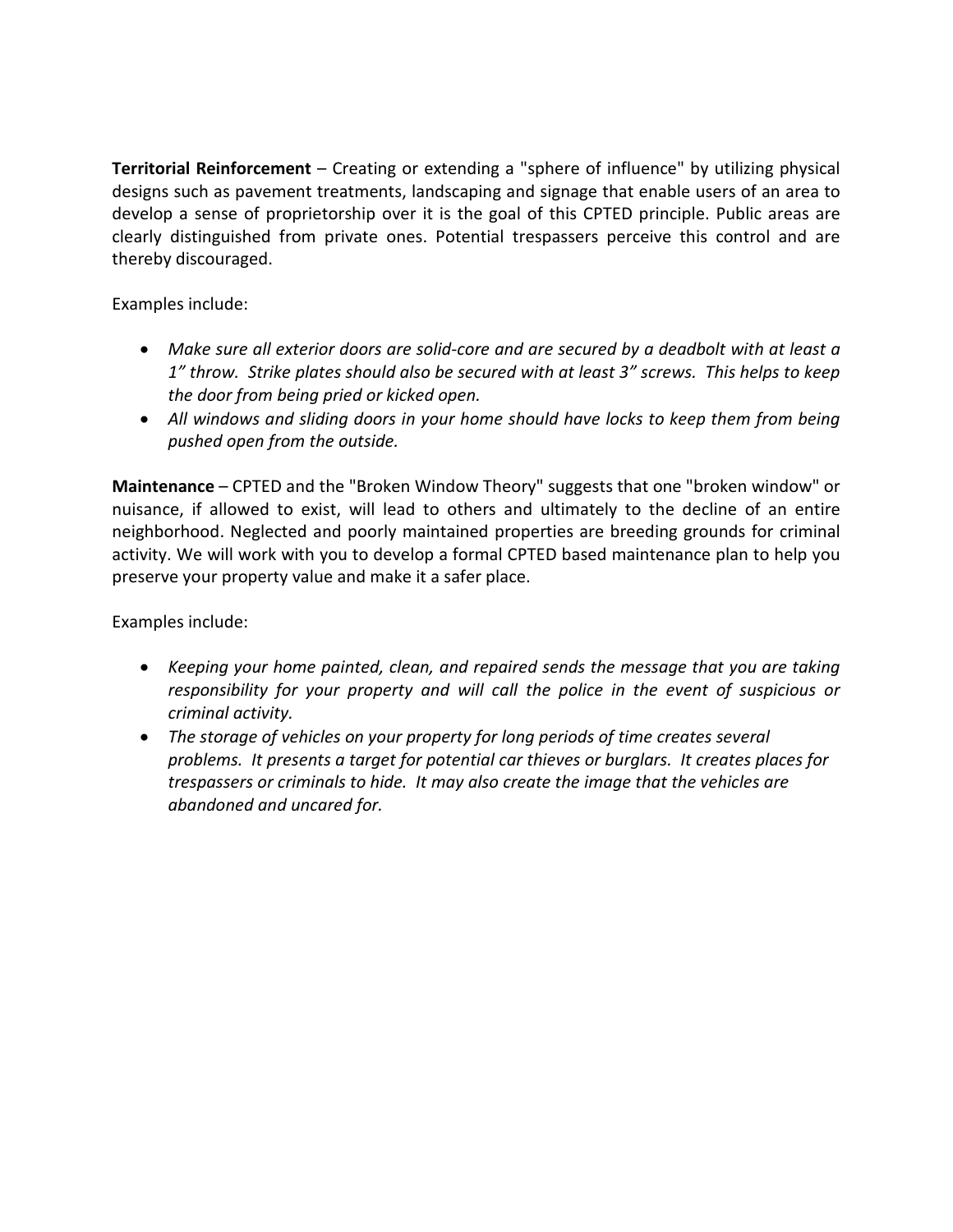# **Screening Guidelines**

The Villages of Little Chute, Combined Locks and Kimberly and the Fox Valley Metro Police Department are committed to developing cooperative relationships with landlords. The following is provided by the Fox Valley Metro Police Department to assist landlords in screening prospective tenants and keeping illegal activity out of their rental units. These are guidelines only and do not absolve property owners of responsibility for properly managing their business.

## *Introduction*

• **Set the tone:** Advise prospective tenants of your screening requirements, that you monitor the activity at your property, that you cooperate with the police department and are alerted to police calls to the property, and that you regularly inspect the internal and external condition of the property.

## *Application*

- Require that each adult applicant complete an application and provide two pieces of identification (at least one photo ID). Keep a copy of their ID's on file.
- Be sure to have up-to-date application forms and ask, "Have you ever been convicted for dealing or manufacturing illegal drugs?" and "Have you ever been evicted?"
- Consider the application "interview" in which you ask the application questions and fill it out yourself. Advantages: You can read the writing, you can gauge the applicant's reactions to questions, and applicants should know the answer to most questions without having to think about it or look it up (such as their date of birth, current address, employer, etc.). For the questions that they reasonably can't answer on site, allow them to call you back with the additional information.
- Deny the application for: Providing false, incomplete, or omitting information on the application Convictions for drug activity Some types of court judgments Poor credit check Poor reference from previous landlord
- \*\* If you use the same screening continuum for all applicants and accept the first qualified applicant, you should have no concern about discrimination charges.

## *Screening/Verifying Information*

- Compare the information from the ID's with the information given on the application.
- Review criminal history: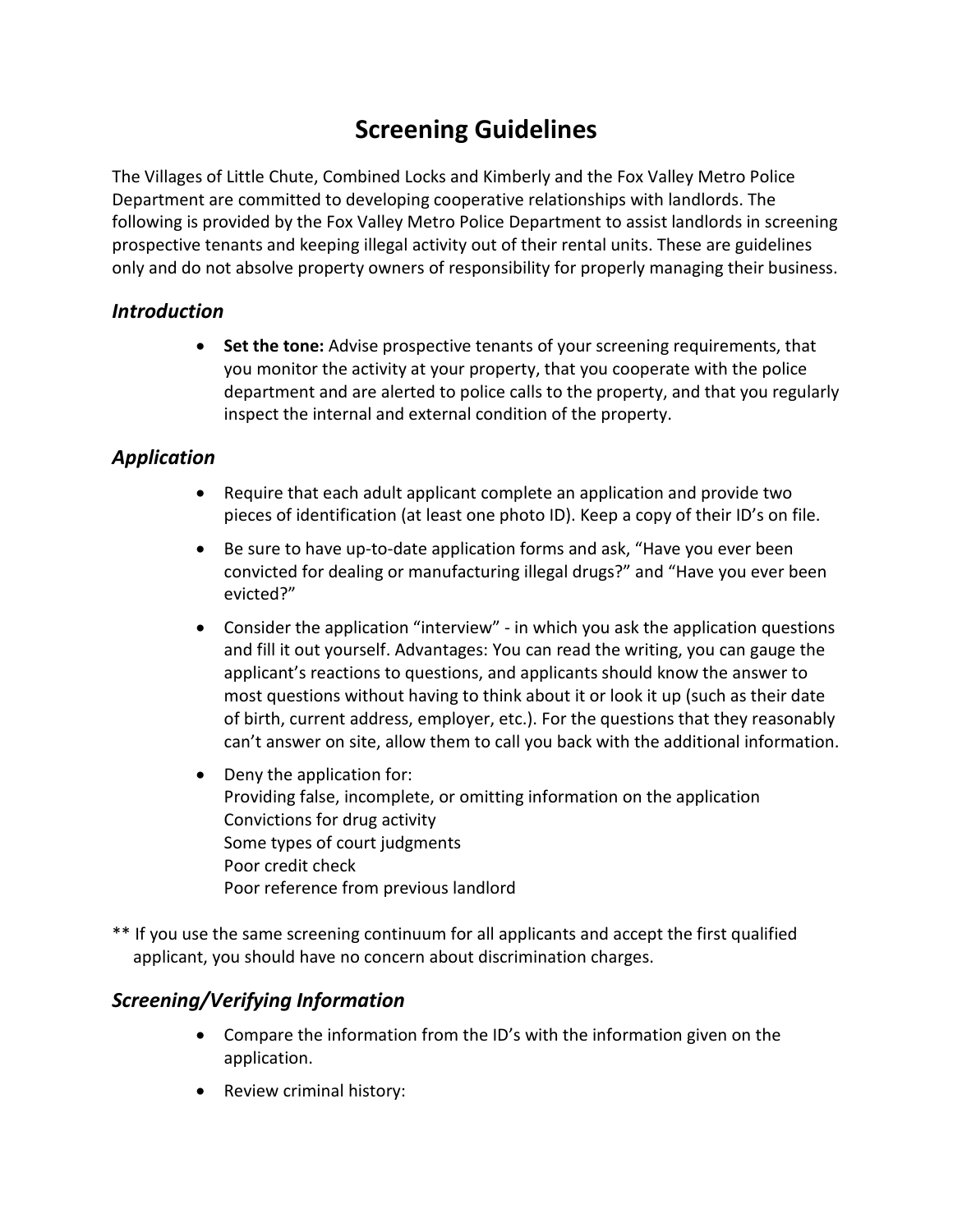Check CCAP for Circuit Court records in WI: **<http://wcca.wicourts.gov/index.xsl>**

- Independently identify previous landlords. Verify ownership of property through tax rolls. For Outagamie County: **http://www.co.outagamie.wi.us/OutagamieCoWi/txt\_default.htm**
- When calling previous landlords, allow them to provide the information. For example, ask "How are you familiar with Joe Brown?" "What is the address of the property he rents from you?" If this is their friend posing as a landlord, they may not be able to answer open-ended questions. Ask if the tenant has given proper notice and if they are breaking their lease. Finally, ask, "Would you rent to this person again?"
- Because there are costs involved, run a credit check after using all of the free or cheaper resources. Running a credit check will help you verify sources of income/debt and also provide past addresses which should be checked against the application.

## *Other Screening Tips*

- Watch out for Friday afternoon applicants willing to pay several months in advance with cash.
- Observe the way the applicant looks at the unit. "Good" applicants will likely be interested in checking out how the storage space is set up, how their furniture will fit, etc.
- Be aware that "fronts" (those posing as a tenant) are used often.
- Consider driving by the applicant's current residence.

## *Lease Agreement*

• Emphasize:

Subleasing is not permitted and that only those on the agreement may occupy the residence.

Guests (define "guest") are to stay no longer than two weeks without the written consent of management.

To add any additional adult members to the household, that person will need to complete the application, provide ID's, go through the screening, sign the lease, etc. The tenant is responsible for their conduct and the conduct of any guests on the property.

The tenants/guests will not unduly disturb the neighbors.

No criminal activity is tolerated and will result in immediate eviction. Criminal activity includes but is not limited to drug activity, criminal damage to property, disorderly conduct, etc. (Remember the lease is a civil agreement and you need only a civil level of proof, not criminal.)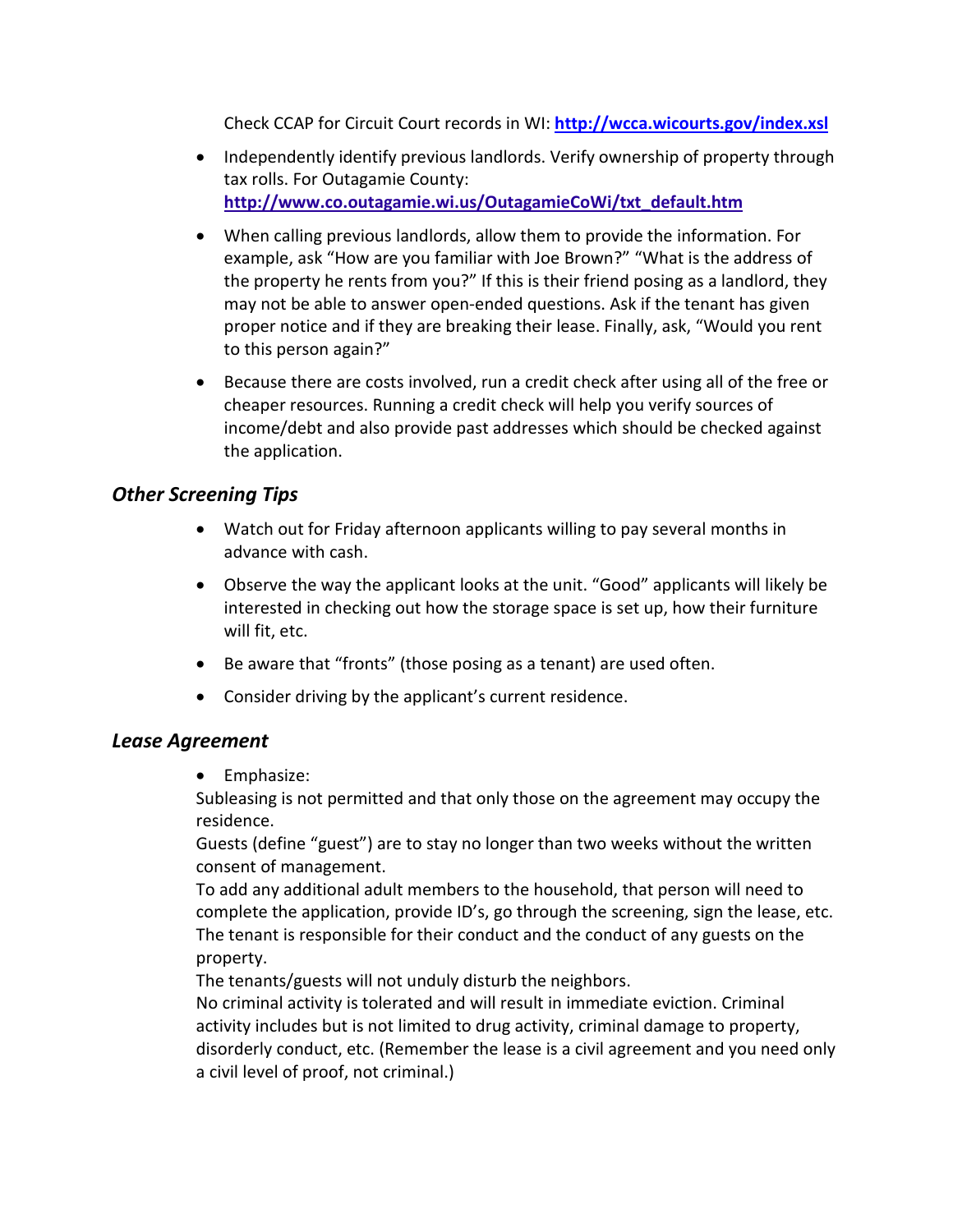• Consider using month-to-month leases (rather than a year-long lease) – this allows the landlord much more latitude in removing a problem tenant as the tenant can be issued a "28 day termination notice without cause," simply ending the lease.

## *Ongoing management*

- Continually monitor the physical condition of your property and any police calls to your property.
- Don't bend the rules.
- Take action if neighbors call to complain, if you get notices from the police department, etc.
- Regularly drive by to do a quick visual inspection from the outside.
- Regularly inspect the interior. This can be done by giving the tenant 12 hours of notice.
- An interior inspection is recommended at least every six months.

Keep the property in good condition. This attracts honest renters and may keep dishonest ones away. Also, if there are code violations, an eviction may be more difficult because the tenant can claim that the landlord is retaliating for the tenant reporting these violations.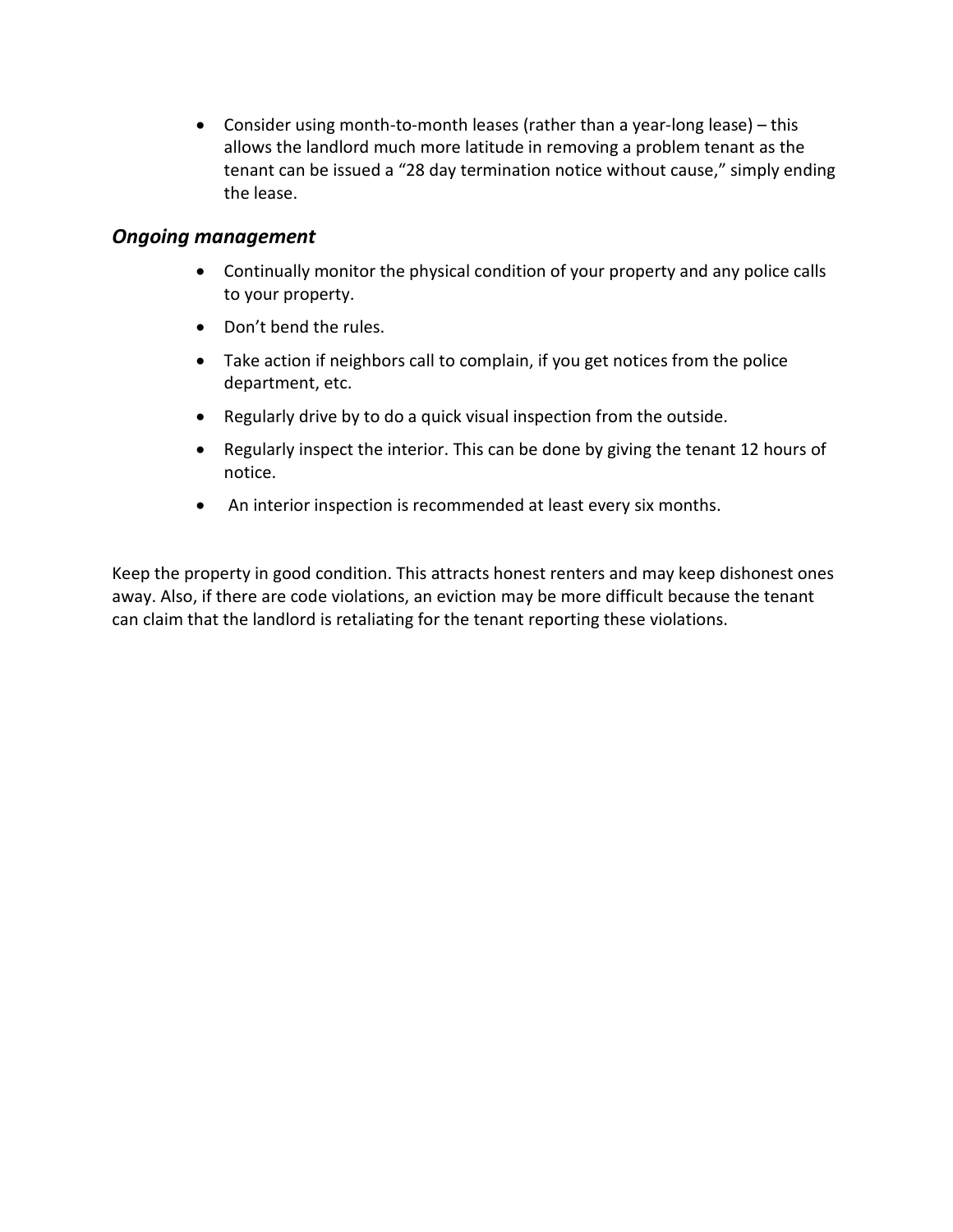

# Crime Free Lease Addendum

In consideration of the execution or renewal of a lease of the dwelling unit identified in the lease, Owner and Resident agree as follows:

Resident and members of the resident's household or a guest or other persons affiliated with the resident:

- 1. Shall not engage in any act intended to facilitate criminal activity.
- 2. Shall not engage in criminal activity, including drug-related criminal activity, on or near the said premises. "Drug related criminal activity," means the illegal possession, delivery, distribution or manufacture, {as defined in Wis. Ss.  $961.01(6)$ , (9), and (13) respectively}, of a controlled substance {as defined in Ss.  $961.01(4)$ }, or a controlled substance analog, {as defined in Ss. 961.01(4m)}.
- 3. Shall not permit the dwelling unit to be used for, or to facilitate criminal activity, regardless if the individual engaging in such an activity is a member of the household, or a guest.
- 4. Shall not engage in any illegal activity, including prostitution {as prohibited in Ss. 944.30, 944.31, 944.33 and 944.34}, criminal gang activity {as defined in Ss. 939.22(9)}, harassment {as prohibited in Ss. 947.013}, battery {as prohibited in Ss. 940.19}, endangering safety by use of dangerous weapon {as prohibited in Ss. 941.20}, on or near the dwelling unit premises, or any breach of the Ss. 943.01}.
- 5. VIOLATION OF THE ABOVE PROVISIONS SHALL BE A MATERIAL AND IRREPARABLE BREACH OF THE TERMS OF THE LEASE AND GOOD CAUSE FOR IMMEDIATE TERMINATION OF **TENANCY.** A single violation of any of the provisions of this added addendum shall be deemed a serious violation, and a material and irreparable non-compliance. It is understood that a single violation shall be good cause for immediate termination of the lease under s.  $704.17(2)(c)$ . Unless otherwise provided by law, proof of violation shall not require a criminal conviction, but shall be by a preponderance of the evidence.
- 6. In case of conflict between the provisions of this addendum and any other provisions of the lease, the provisions of this addendum shall govern.
- 7. This LEASE ADDENDUM is incorporated into the lease executed or renewed this day between Owner and Resident.

RESIDENT'S SIGNATURE

DATE

PROPERTY MANAGER'S SIGNATURE

 $\overline{DATF}$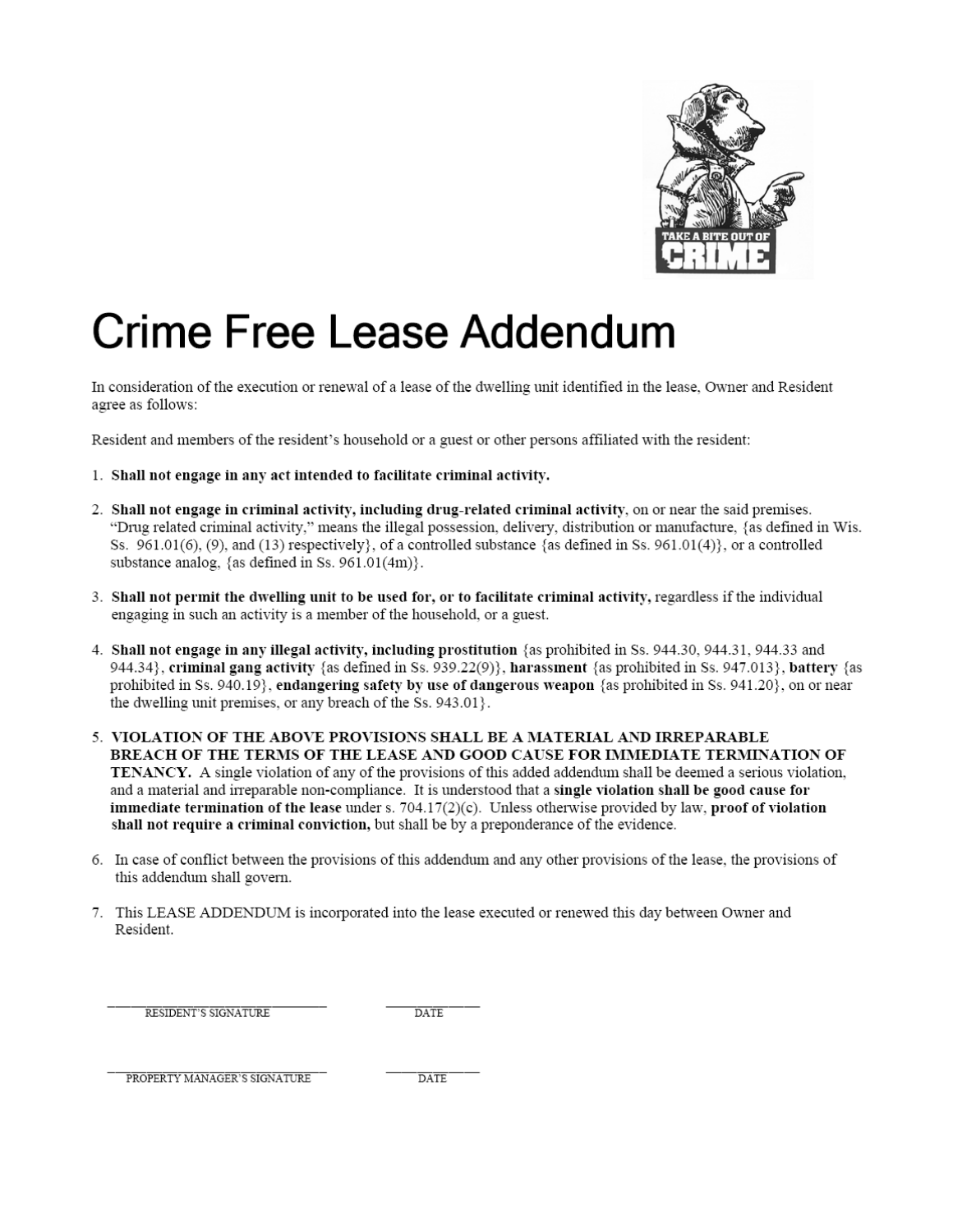





## **Chronic Nuisance Ordinance overview**

Property owners are legally responsible for properly maintaining/managing their properties. If a public/chronic nuisance exists, under the Village of Little Chute Ordinance Chapter 28, Village of Combined Locks Chapter 11-6-4, or the Village of Kimberly Ordinance Chapter 364-11 , the property owner may be subject to the following:

- 1) Summon(s) for Maintaining a Public Nuisance, with fines increasing per incident for each day the nuisance continues.
- 2) Bill(s) for police services at the property due to failure to eliminate the nuisance activity. If not paid, the bill amounts may be assessed as a special charge against the premises.
- 3) Additional legal action against the owner/property by the Villages of Little Chute, Combined Locks or Kimberly through Circuit Court.

#### *Billing Property Owners*

The second section of Little Chute Ordinance Chapter 28, Combined Locks Ordinance 11-6-4 and Kimberly Ordinance Chapter 364-11 allows the Villages to recover the costs of police services from the property owner under certain circumstances. The procedure is as follows:

- 1) The property is deemed a chronic nuisance.
- 2) The owner is notified via a formal letter, sent certified mailed, and is ordered to appear for an abatement hearing on a given date/time.
- 3) If the owner does not make a bona fide effort to follow the abatement plan, the Villages of Little Chute, Combined Locks or Kimberly may bill the owner for any additional nuisance police calls to that property.

**Deeming a property a chronic nuisance:** A property may be deemed a chronic nuisance when there have been three or more separate police responses resulting in enforcement action (warning, summons, or arrest) due to the following types of violations within any 12 month period:

- Disorderly Conduct
- Harassment
- Crimes of violence
- Theft
- Damage to property
- Sexual crimes
- Gambling
- Illegal drug activity
- Trespassing
- Animal violations
- Weapons violations
- Noise violations
- **Execution of warrants**
- Alcohol violations
- Obstructing/resisting
- Inspection-related calls in which the police department responds

### *\*\*State Chapter 823 violations will be abated immediately.\*\* \*\*It should further be noted that calls generated by the property owner are exempt and will not be counted.\*\**

#### **Working with Property Owners**

The Villages of Little Chute, Combined Locks and Kimberly, along with the Fox Valley Metro Police Department, strive to work cooperatively with property owners in resolving problems at properties. Legal action as mentioned above is only used when there is no other resolution to a situation. Please do not hesitate to contact the police department for any assistance.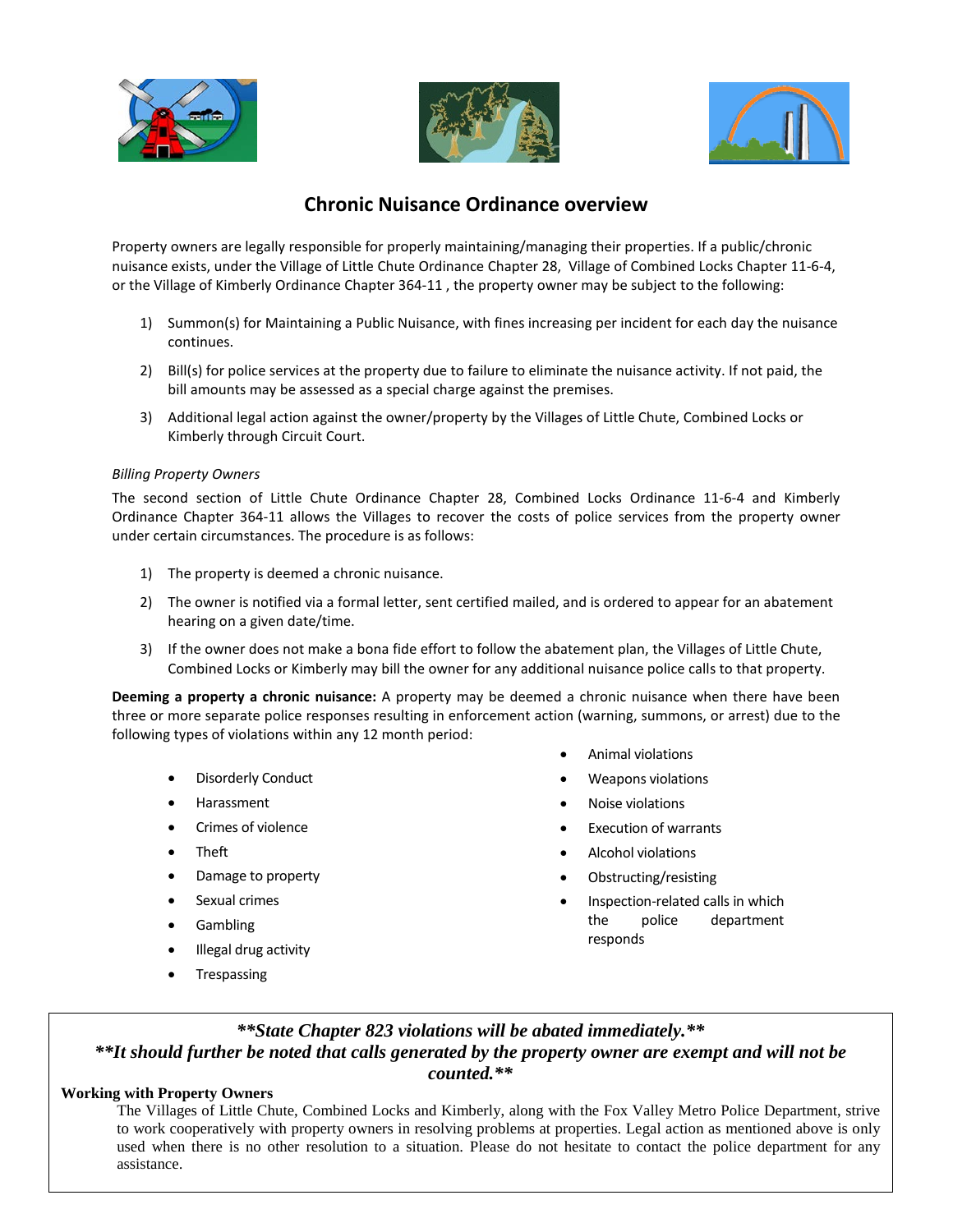# **FOX VALLEY METRO POLICE DEPARTMENT CHRONIC NUISANCE ORDINANCE**



## **FREQUENTLY ASKED QUESTIONS**

#### **Why such an ordinance?**

• Property where nuisance activity occurs regularly is a blight on the whole neighborhood. The nuisances frighten away law abiding residents, discourage reinvestment and consume police and other Village services. Responsible property owners can and usually do take steps to discourage those that cause such behaviors from occupying their buildings.

#### **What type of properties does the ordinance apply to?**

• All types of properties are included: owner occupied residential homes, rental properties, multi unit housing properties, businesses, and taverns.

#### **What does the ordinance say?**

• When the police department determines that **three or more** nuisance activities resulting in an **enforcement action (warning, citation, or arrest),** have occurred at the property within a **12 month period**, they will order the property owner in for a meeting at the police department and work together to develop an abatement plan to address the problem(s).

#### **What nuisances are covered?**

There are many different crimes and ordinances listed in the ordinance including but not limited to: disorderly conduct, battery, loud music, illegal drug activity, animal violations, alcohol violations, arrest/search warrants, obstructing/resisting arrest

#### **What about domestic abuse incidents?**

• Gov. Doyle recently signed a legislation that prevents landlords and local governments from imposing penalties or fees on tenants who call for emergency services. This new law also allows victims of domestic violence to break a rental agreement if he or she feels that staying on the property is dangerous.

#### **What about selling drugs, do we wait for them to sell 3 times?**

• No. Chapter 823 of Wis. Stats, states that allow for a 5 day no cure eviction to be served if the property is used to facilitate the delivery, distribution or manufacture of a controlled substance. This chapter also addresses residences that facilitate gang activity and houses of prostitution.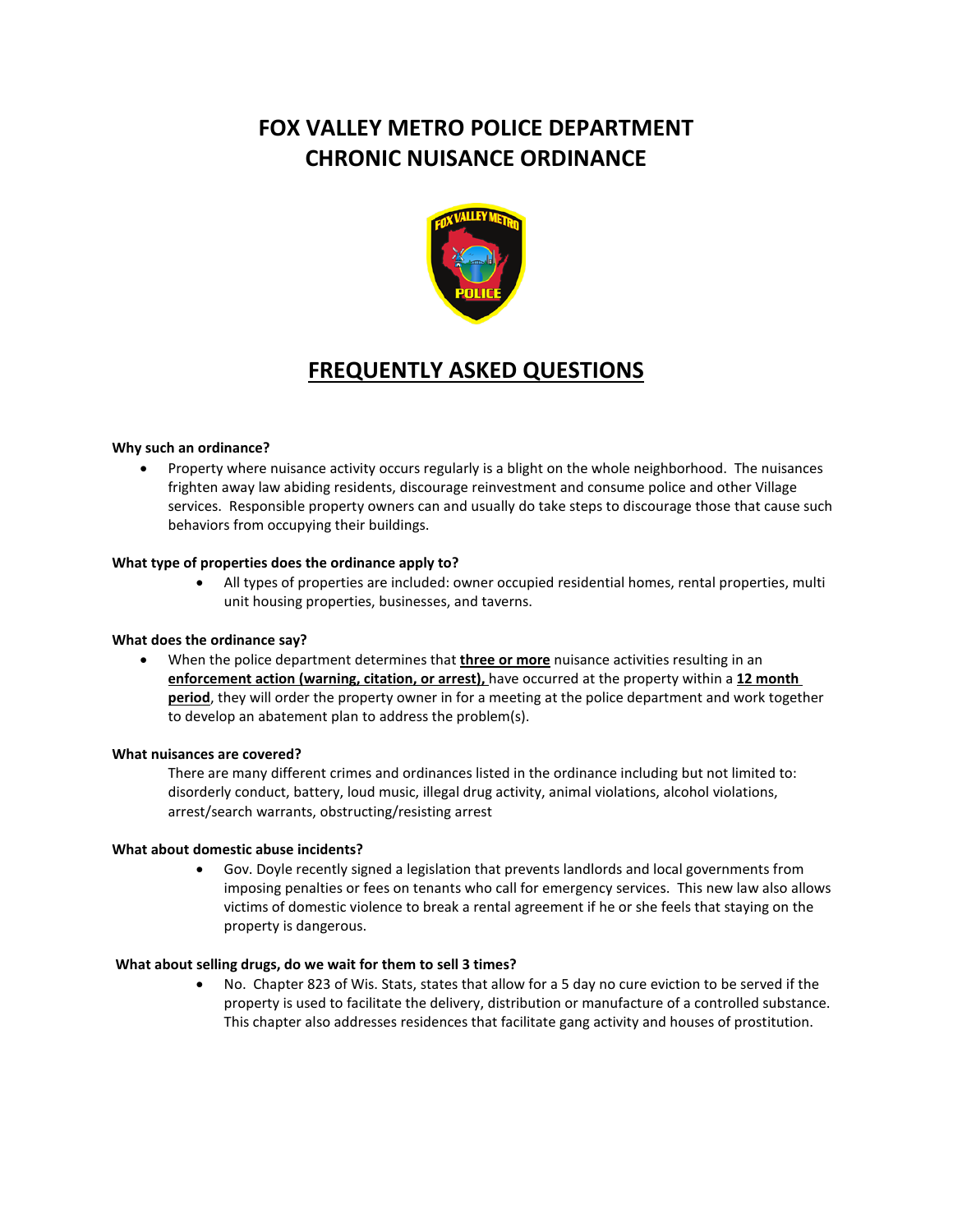#### **What does state law say about activities in a rental property?**

• Wisconsin Statute 704.05(3). The tenant cannot use the premises for any unlawful purpose or in such manner as to interfere unreasonably with the use by another occupant of the same building or group of buildings.

#### **Do calls made to the police department by the owner/landlord count?**

• No.

#### **Is the police department just targeting the landlords when they should be targeting the criminals?**

• We are enforcing these violations with the tenants prior to addressing the situation with the property owners. After 3 incidents, the police department meets with the property owner to address these situations and works with them in correcting the problem. It does put some of the work on the landlord to enforce their leases and maintain their property. However, it will prove beneficial in the long run as they will be able to maintain and attract residents by keeping a safe and clean environment.

#### **How will the police department help the landlords?**

- The abatement plan has specific areas that the landlord can use in correcting the problem(s). For example, if criminals have been using bushes to hide in and then robbing those walking by, the plan should include trimming or cutting down the bushes. If in one 90 day period, a tenant has been given two noise tickets and keeps a barking dog, the plan should include enforcing your statutory lease provisions concerning no illegal activity on the premises.
- Not only does this ordinance encourage increased communication between the landlords and the police department, there are suggestions such as: joining an apartment association, attending landlord training programs, enforcing current leases, adding the *Crime Free lease addendum*, forming Neighborhood Watch programs, posting Crime Stoppers information, etc.

#### **What should property owners do if they are contacted by neighbors about such nuisance activities?**

Take them seriously and respond in the same way that would be needed to solve the problem as if the contact was from the police department. If neighbors are good enough to alert the owner/manager of a problem, they will probably react positively to constructive action taken by the owner/manager. If the owner fails to do anything, the neighbors will probably be contacting the police as well as pursuing other remedies.

#### **What happens if the property owner does nothing?**

If the property owner chooses to do nothing, or at least show a good faith effort in trying to correct the problem, the Villages of Little Chute, Combined Locks, or Kimberly may cite and/or bill the owner for any future police responses that are in violation of this ordinance. These bills are then placed on the property tax if they go unpaid. The property could then possibly face foreclosure. If all else fails, the Villages of Little Chute, Combined Locks or Kimberly will pursue abatement through Circuit Court under Chapter 823, Wis. Stats.

#### **Can the property owner appeal?**

• Yes, the ordinance provides for an appeal of a determination that a nuisance exists or the police department's rejection of an owner's plan to abate the nuisance activities. Such appeals can be made through the Village Board.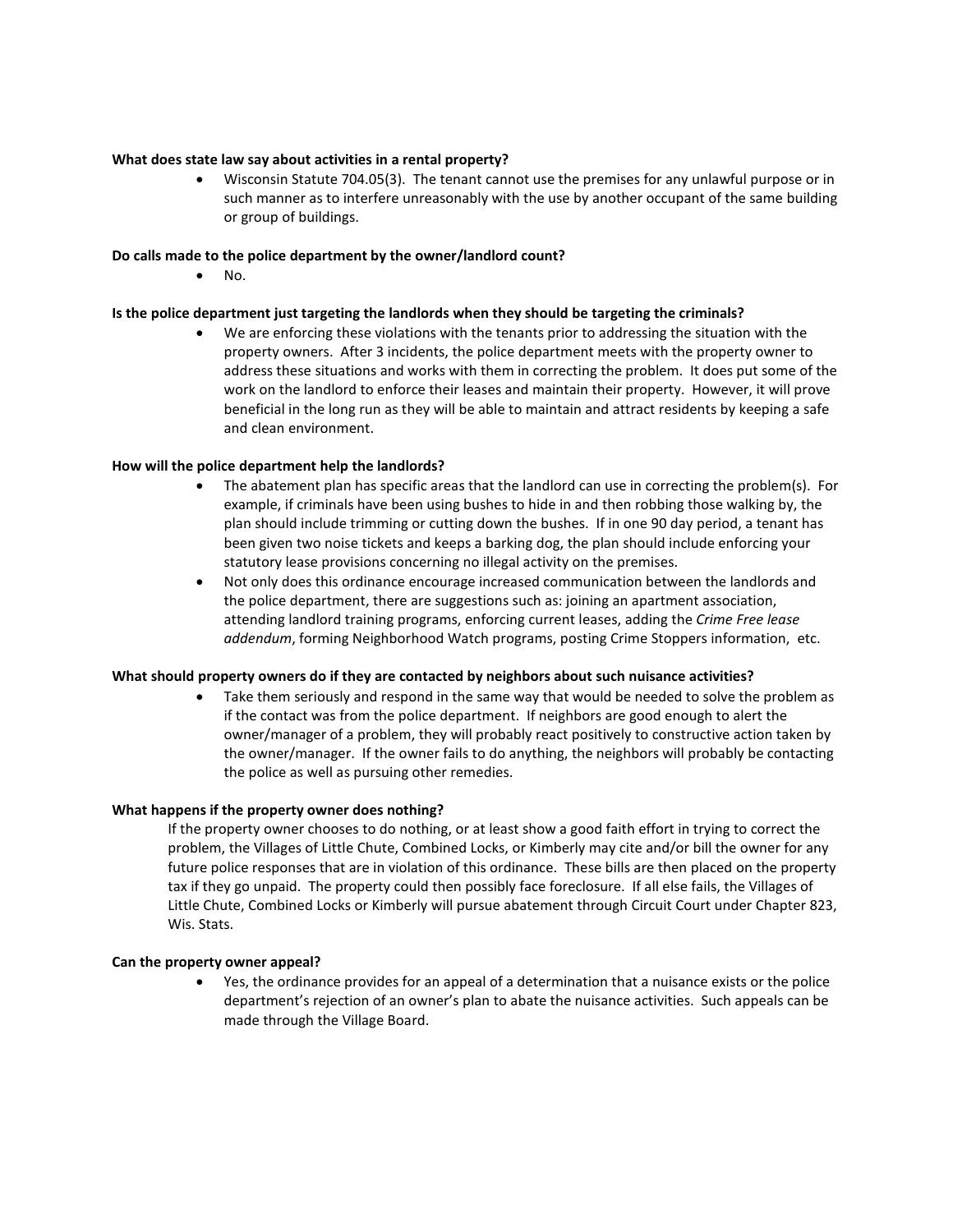#### **Drug House Nuisance - §823.113(1)**

• Any building or structure that is used to facilitate the **delivery, distribution, or manufacture of a controlled substance or a controlled substance analog** is a public nuisance and may be proceeded against under section 823.

#### **Gang House Nuisance - §823.113(b)**

• Any building or structure that is used as a **meeting place of a criminal gang or that is used to facilitate the activities of a criminal gang**, is a public nuisance and may be proceeded against under section 823.

#### **Prostitution Nuisance- §823.09**

• Whoever shall erect, establish, continue, maintain, use, occupy or lease any building or part of a building or place to be used for the **purpose of lewdness, assignation of prostitution,** or permit the same to be used may be permitted against under section 823.

#### **Gambling Place Nuisance – §823.20**

• Whoever shall erect, establish, continue, maintain, use, occupy or lease any building or part of a building or place to be used for the **purpose of gambling as defined in §945.01(4)(a)** may be proceeded against under section 823.

**Wisconsin's landlord-tenant law, Chapter 704, allows landlords to terminate the tenancy (5 day no cure) for any of the above listed violations.**

**The landlord must receive a written notice from law enforcement that one of these nuisances exists or was caused by the tenant.**

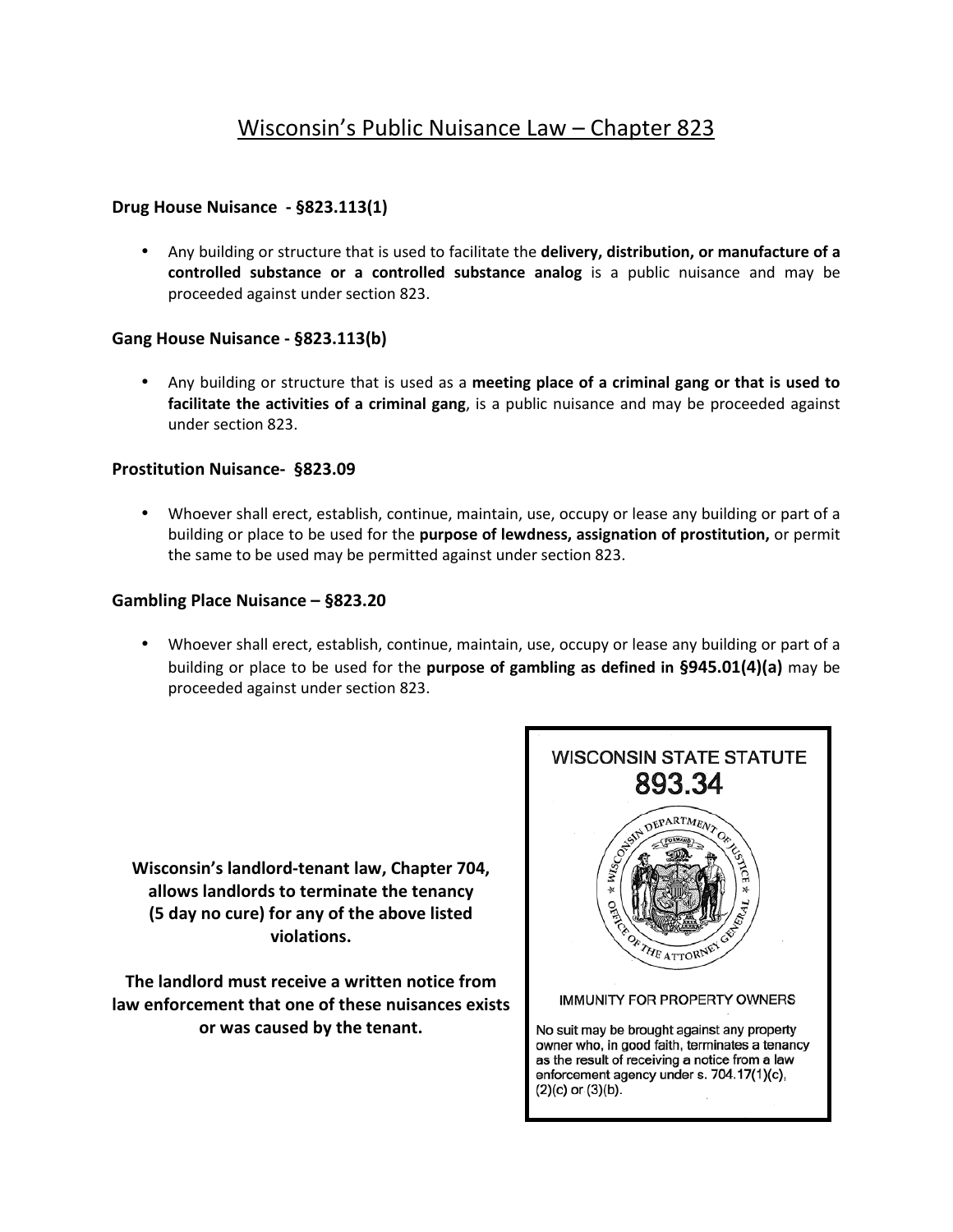# **Wisconsin Consumer Protection Laws Landlord-Tenant Practices**

## *The Landlord-Tenant Relationship*

Wisconsin Statutes chapter 704 spells out the general responsibilities of landlords and tenants. Chapter 704 addresses the following:

## **Rental Agreement**

The rental agreement establishes the terms of tenancy, except as provided by law. A rental agreement must be in writing if it is for a definite term of more than one year. A rental agreement remains in effect until it expires or is properly terminated according to chapter 704.

## **Types of Tenancy**

Chapter 704 recognizes 3 different types of tenancy. The type of tenancy affects the legal rights of the landlord and tenant. The 3 types of tenancy are:

\_ *A "lease"* is an *oral* or *written* agreement for a *definite term*, such as one year. The lease terminates itself at the end of that term, unless the parties agree to renew or extend.

A "*periodic tenancy*," such as a month-to-month or week-to-week tenancy, has no definite termination date. A "periodic tenancy" continues indefinitely, with the tenant paying rent on a *regular periodic basis*, until the landlord or tenant terminates the tenancy. The rental agreement may or may not be in writing.

A "tenancy at will" exists when a tenant occupies the premises with the landlord's consent, but there is no *lease* or *periodic tenancy*. A "tenancy at will" continues until the landlord or tenant terminates it.

## **Terminating a Periodic Tenancy**

A landlord or tenant may terminate a month-to-month or other *periodic tenancy* by giving a proper termination notice to the other party. The same procedure applies to a *tenancy at will*. Special requirements apply to mobile home park tenancies (see Wisconsin Statutes section 710.15 and Wisconsin Administrative Code chapter ATCP 125).

\_ Either party may terminate at any time, with or without "cause." The termination notice need not specify a reason for termination. By contrast, a party must have legally adequate "cause" to terminate a *lease* before the end of the lease period (see below).

\_ A party must give the termination notice in writing, at least 28 days before the termination date. If the tenant pays rent on a shorter periodic basis, such as weekly, the notice need only precede the termination date by the length of the rent-paying period.

The termination date must coincide with the end of a rent-paying period.

\_ A party may terminate on shorter notice for legally adequate "cause" (see below).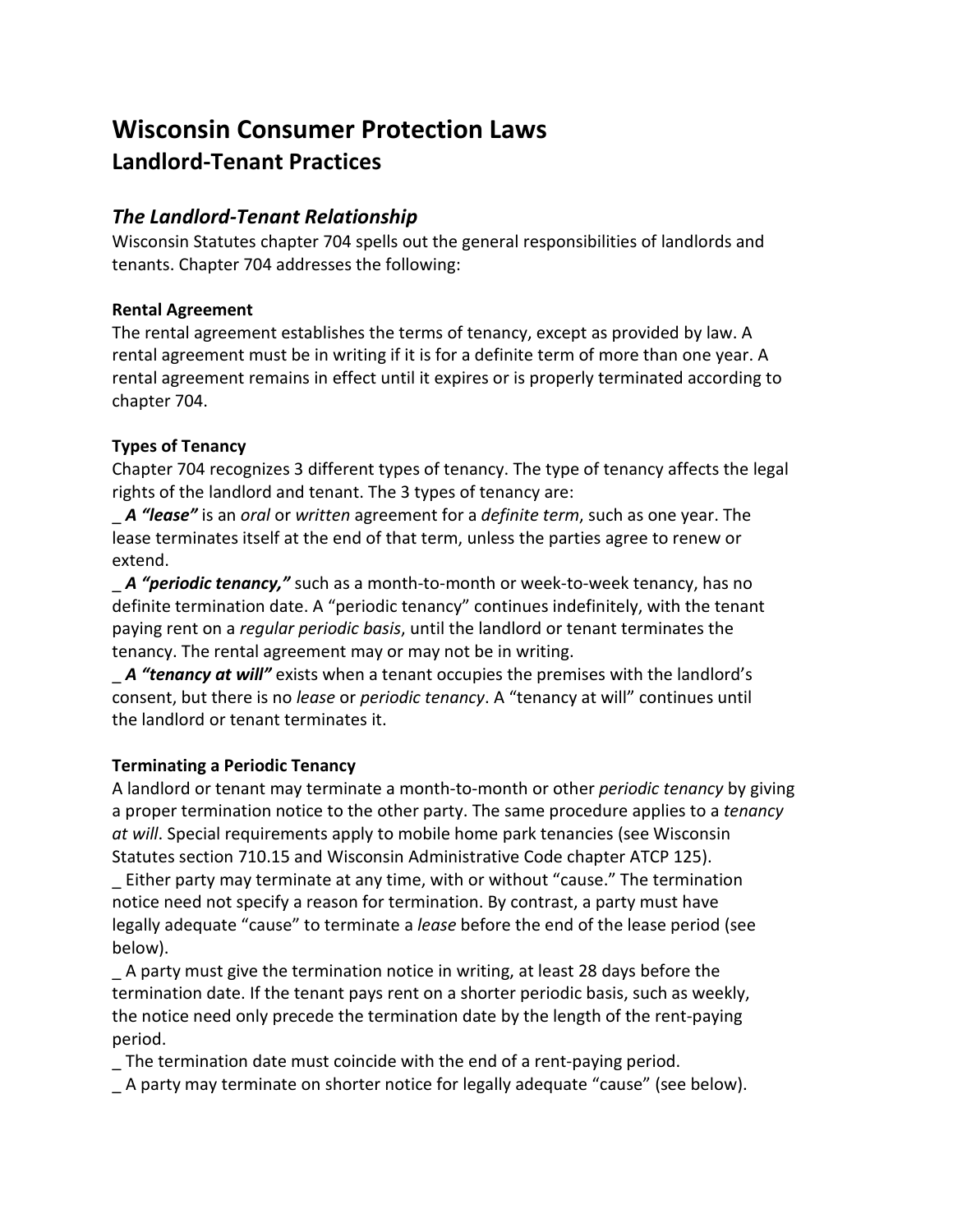#### **Failure to Pay Rent: Terminating Tenancy for Nonpayment of Rent**

If a tenant fails to pay rent when due under a lease or other tenancy, the landlord may do any of the following:

\_ Give the tenant a written notice to pay within 5 days or vacate. If the tenant fails to pay within the 5-day period, the tenancy is terminated.

\_ Give the tenant a 14-day written notice terminating the tenancy, with no opportunity to cure the default. The landlord may not use this option unless one of the following applies:

\_ The tenant is a month-to-month tenant, and is still in default when the landlord gives the 14-day notice terminating tenancy.

\_ The tenant has a lease for one year or less, and defaults for a second time within one year after a prior default for which the landlord gave notice. A landlord may recover unpaid rent from a defaulting tenant:

\_ If there is a *lease*, the tenant may be liable for rent for the remainder of the lease term. But the landlord must minimize the rent loss (and hence the tenant's obligation), by making a reasonable effort to re-rent the premises. The landlord may recover the net rent loss, plus the reasonable cost to re-rent the premises.

\_ The landlord may deduct, from the tenant's security deposit, the net rent loss for which the tenant is legally responsible. The landlord may also go to court to recover that loss.

### **Tenant Damage to Premises: Terminating Tenancy for Tenant Damage or Breach**

A landlord may terminate a lease or other tenancy if the tenant damages the premises or violates the rental agreement:

\_ *Periodic tenancy***.** If a month-to-month or week-to-week tenant negligently damages the premises or violates the rental agreement (other than by failing to pay rent), the landlord may give the tenant a 14-day written notice terminating the tenancy. The landlord need not give the tenant an opportunity to cure the violation.

**Lease.** If a tenant under a lease (for a term of one year or less) damages the premises or violates the lease, the landlord may terminate the tenancy as follows:

\_ The landlord may give the tenant a written notice to cure the violation or vacate the premises within 5 days. The tenancy is terminated if the tenant fails to take reasonable steps to cure the violation within 5 days.

\_ If there is a repeat violation within one year, the landlord may give the tenant a 14-day written notice terminating the tenancy, with no opportunity to cure the violation.

\_ If a local law enforcement agency gives a landlord written notice that a tenant has caused a public nuisance on the rental premises, the landlord may terminate the tenancy on 5 days written notice. This would be a State Nuisance.

#### **"Untenantable" Premises**

A tenant may terminate a lease or rental agreement if either of the following occurs: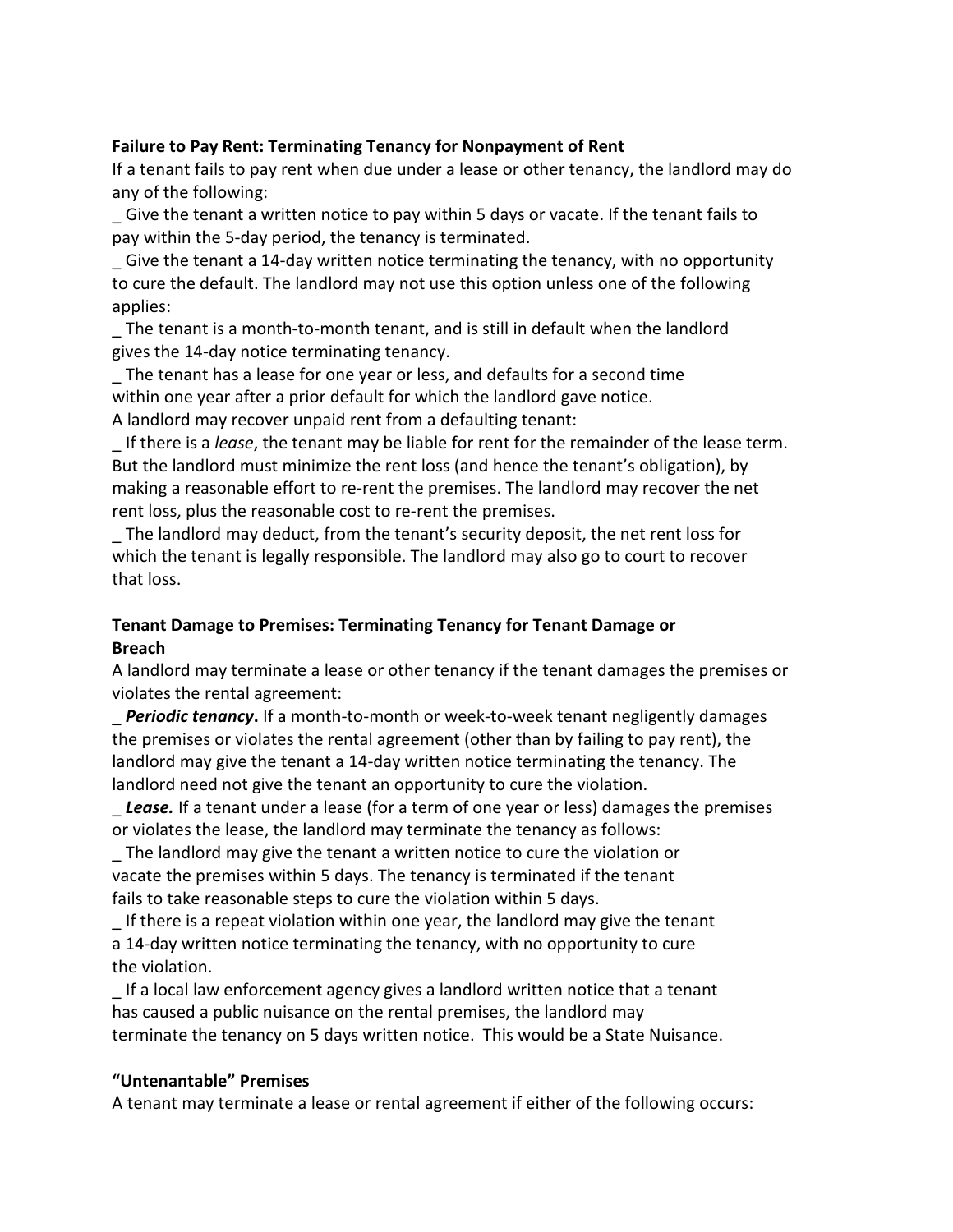\_ The premises become "untenantable" because of damage by fire, water or other casualty.

\_ The landlord fails to comply with his or her maintenance obligations, and the violation materially affects the tenant's health or safety.

In these cases, the tenant may move out without paying rent for the remainder of the rental term *unless* the landlord promptly repairs the premises or corrects the violation.

\_ Even if the landlord repairs the problem, the tenant may move out without paying further rent if the repair imposes an undue hardship on the tenant.

\_ If the tenant continues to occupy, rent abates to the extent that the tenant is deprived of full normal use of the premises.

\_ A tenant may not completely withhold rent while continuing to occupy the premises. However, some local housing codes may allow tenants to pay rent to an "escrow" account until the landlord makes the repairs.

## **Illegal Termination by Landlord: Illegal Termination**

A landlord may not terminate a lease or other tenancy in violation of applicable housing discrimination laws. Nor may a landlord terminate because a tenant has done any of the following:

\_ Reported a housing code violation.

\_ Joined or attempted to organize a tenants' association.

\_ Asserted a right specifically guaranteed to tenants under state or local law.

## *Landlord's Maintenance Responsibilities*

A landlord must do all the following:

\_ Keep in reasonable repair those portions of the premises that the landlord controls.

Keep equipment, such as heat, water, elevator and air conditioning, in reasonable repair if all the following apply:

- \_ The landlord controls the equipment.
- \_ The equipment is necessary to provide services that the landlord has

expressly or implicitly agreed to furnish.

\_ Make all necessary structural repairs.

\_ Repair or replace furnished plumbing, electrical wiring, machinery or equipment that is no longer in reasonable working condition. This does not apply to repairs that the tenant can perform at a cost that is small in relation to the rent. A local housing code may change this allocation of maintenance responsibilities.

\_ Comply with applicable local housing codes.

## **Tenant's Maintenance Responsibilities**

\_ If a tenant negligently damages the rental premises, the tenant must repair the damage. But the landlord may elect to do the repair and charge the tenant for the reasonable cost.

\_ A tenant must keep furnished plumbing, electrical wiring, machinery and equipment in reasonable working order if the tenant can do so at a cost that is minor in relation to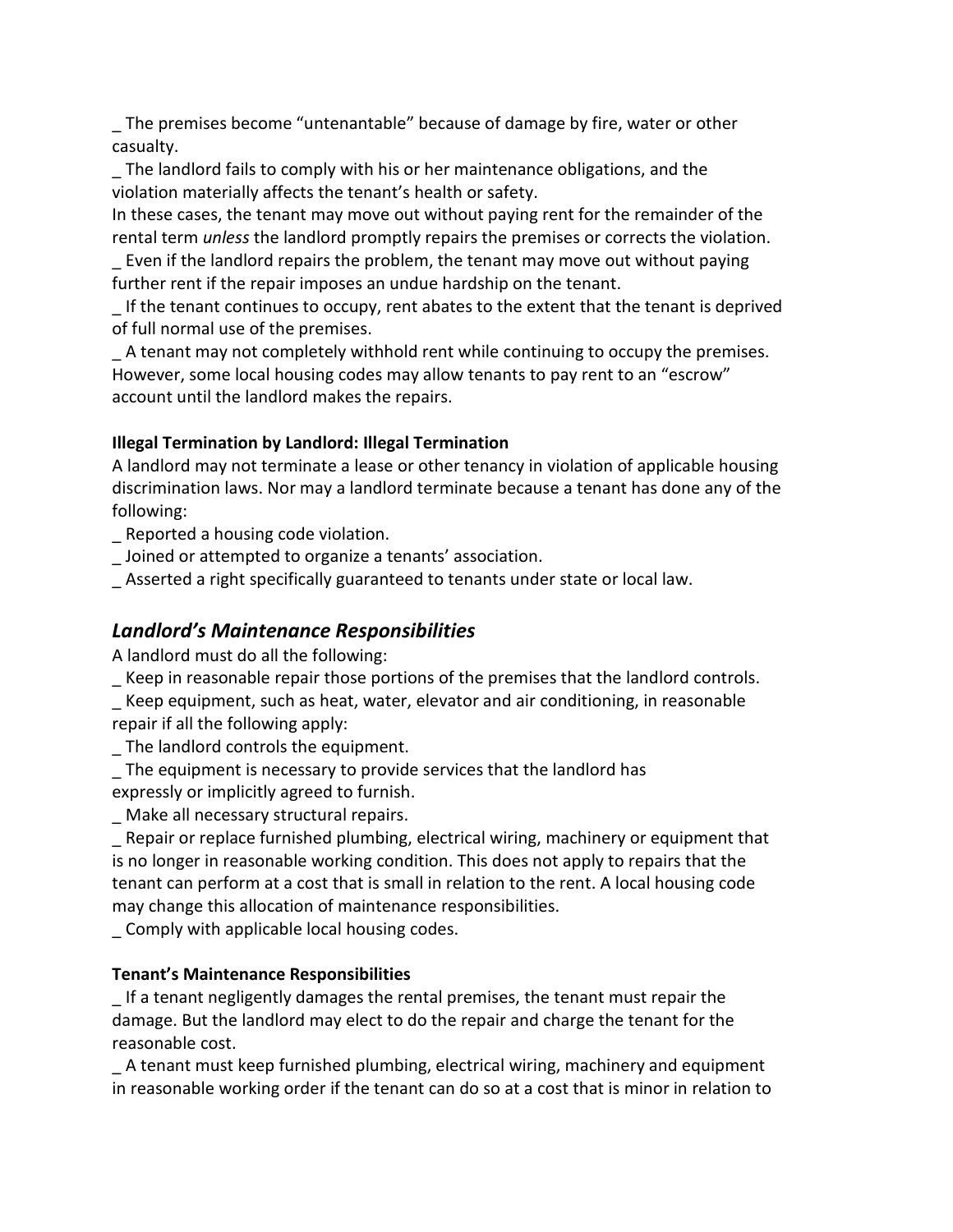the rent. A local housing code may change this allocation of maintenance responsibilities.

\_ A tenant must comply with applicable local housing codes.

#### *Use and Possession of Premises*

Unless there is a separately negotiated agreement to the contrary:

\_ The tenant has a right to exclusive possession of the premises for the duration of the rental agreement, as long as the tenant does not default on rent payments.

\_ After giving advance notice to the tenant, the landlord may at reasonable times inspect the premises, make repairs, and show the premises to prospective tenants or purchasers. Under Wisconsin Administrative Code chapter ATCP 134, the landlord must give the tenant at least 12 hours advance notice unless the tenant, upon being notified of a proposed entry, consents to an earlier entry.

\_ If the tenant is absent from the premises and the landlord reasonably believes that entry is necessary to preserve or protect the premises, the landlord may enter without notice and with such force as appears necessary.

A tenant may not:

\_ Remodel or alter the premises without the landlord's consent.

\_ Use the premises for illegal purposes.

\_ Unreasonably interfere with other occupants' use of the same building or group of buildings.

#### *Subleasing*

A tenant under a *lease* may sublease the premises unless the lease expressly restricts the tenant's power to do so. Most other tenants, such as month-to-month tenants, must get the landlord's permission to assign their tenancy to others. The original tenant remains liable for all of the tenant's obligations under the rental agreement, unless the landlord agrees otherwise.

## *Tenant's Personal Property*

Landlords can declare tenant's property abandoned at the end of their lease or if they think the tenants have left. Landlord must notify tenants at the time they sign a lease that they do not intend to store their property.

- Landlords can sell or dispose of the property.
- Prescriptions and medical equipment have to be kept for 7 days.
- Landlords can store the property without charge and return it to the tenant.

If landlords do not notify tenants at the time they sign a lease that they do not intend to store the tenants' property, the landlord must do any of the following:

- Store the property on or off the premises. The landlord has a lien against the property for the actual and reasonable costs of removal and storage. The landlord must notify the tenant within 10 days after any storage charges begin.
- Notify the tenant that the landlord will sell or dispose of the property if the tenant does not claim it. If the tenant does not claim the property within 30 days, the landlord may sell or dispose of the property. The landlord must give the sale proceeds to the tenant if the tenant claims them within 60 days after the sale. The landlord may deduct the reasonable costs of storage and disposal.